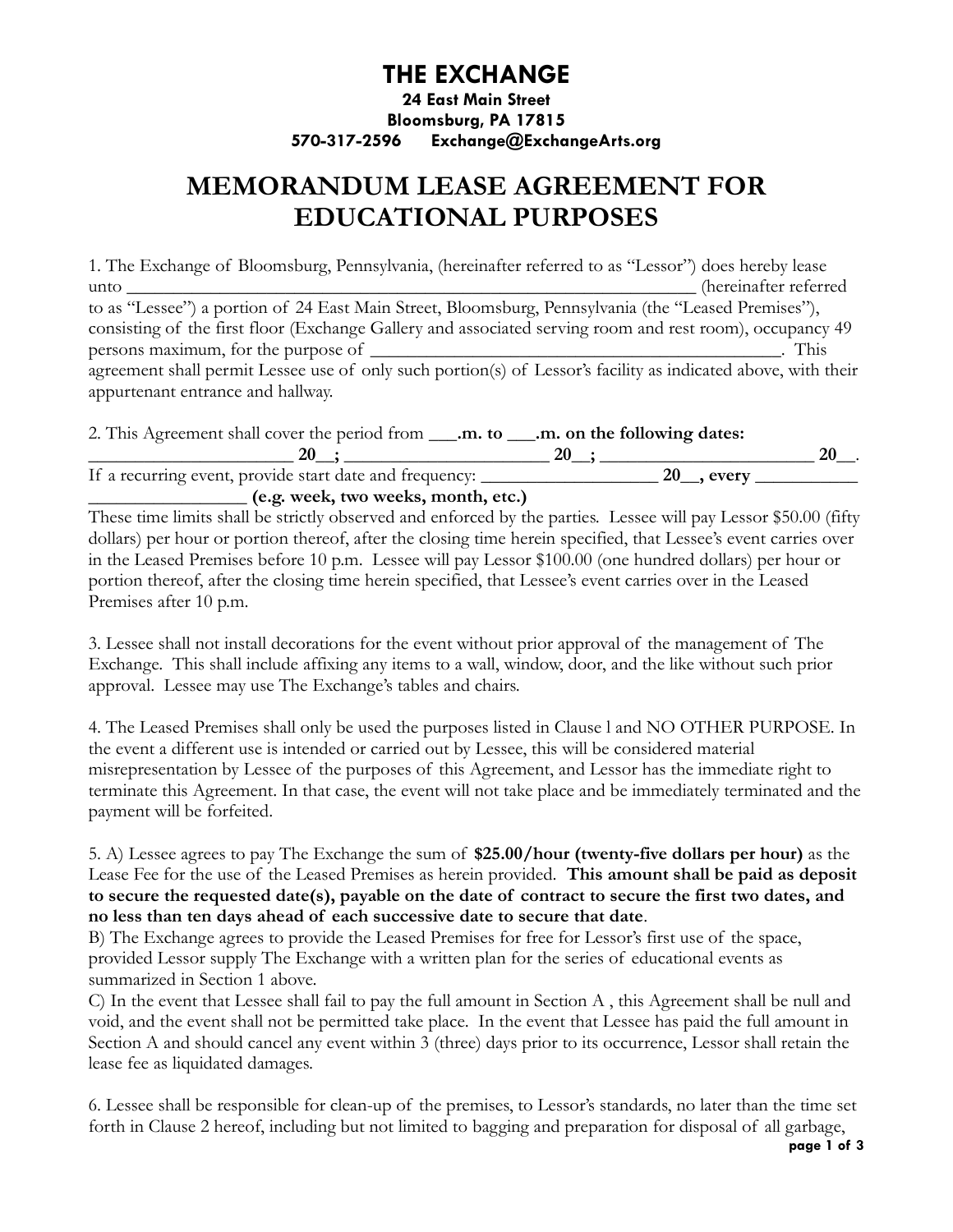waste, decorations, or other material brought into the Leased Premises for the event. No items used in the event, nor persons participating in such event, shall place, occur, be used, or remain beyond the Leased Premises, including any and all entranceways and sidewalks, except by prior arrangement with the management of The Exchange. No participant(s) or guest(s) shall loiter. Lessee does, by the signing of this Agreement, GUARANTEE strict compliance this provision. Failure to do so may result in the offending parties being removed from the premises by appropriate legal authorities or items removed by Lessor at the expense of Lessee.

7. If Lessee will serve food or other items at the event, this shall first be approved by Lessor.

8. If Lessee charges admission for the event herein described, Lessee may be obligated to remit amusement tax to the Town of Bloomsburg, per Ordinance section 24-104, which reads in part: "a tax is hereby imposed, for general Town purposes, in the amount of 8/100ths [eight one hundredths] of the total admission price (including tax) charged for each and every admission ticket, fee or privilege to attend any amusement or entertainment, theatrical or operatic performance, carnival, circus, fairgrounds, fair and all forms of entertainment therein, horticulture, agricultural or mechanical exhibition and all forms of entertainment therein, show, concert, lecture, athletic or sports event, vaudeville show, side show, amusement park and all forms of entertainment therein, musical or concert and all forms of sport, recreation, diversion, pastime, shows, exhibitions or events, where any admission fee, donation, contribution or monetary charge of any character is required for admission from the general public or a limited or selected number thereof." Lessee accepts responsibility for contacting Mary Ward, Town of Bloomsburg tax collector, at 570-441-2464, to determine Lessee's tax liability under the Ordinance.

9. In consideration of Lessee's use of Lessor's premises, Lessee does remise, release, discharge and agree to indemnify The Exchange of Bloomsburg, Pennsylvania, of and from any and all suits, actions, causes of action, demands, and damages, whether person or property, or liability for any matter, cause, or thing whatsoever pertaining to the use aforementioned in the facilities of The Exchange of Bloomsburg, Pennsylvania, whether during the course of activity or going to and from the same, as well as any damage which may be caused therefore. **It is further understood and agreed that The Exchange is only providing use of their facilities and that Lessee is solely, absolutely, and completely responsible for compliance with any and all laws relating to the conduct of activities upon the premises, going to or from same and including but not limited to compliance with any and all sales tax and liquor laws of the Commonwea1th of Pennsylvania, for which The Exchange assumes no liability or responsibility whatsoever.**

10. ALL EDUCATIONAL USERS OF THE EXCHANGE PROVIDING CLASSES FOR CHILDREN UNDER 18 YEARS OF AGE MUST PROVIDE TO THE EXCHANGE AT THE SIGNING OF THIS CONTRACT COPIES OF THEIR STATE-MANDATED CLEARANCES: A) Report of criminal history from the Pennsylvania State Police (PSP); and B) Child Abuse History Clearance from the Department of Human Services (Child Abuse). Additionally, a fingerprint-based federal criminal history (FBI) submitted through the Pennsylvania State Police or its authorized agent is required if Lessor has lived outside the Commonwealth of Pennsylvania in the last 10 years.

11. In no case shall any items belonging to Lessor be removed from Lessor's premises at any time for any purpose whatsoever.

12. This Agreement contains the whole agreement between the parties and there are no other terms, obligations, covenants, representations, statements, conditions, oral or otherwise, of any kind whatsoever concerning this agreement. Any changes or additions to this Agreement must be in writing and executed by both parties hereto.

13. During the event(s) specified above, BYOB alcohol  $\Box$  will  $\Box$  will not be allowed. Initials of Lessee \_\_\_\_\_